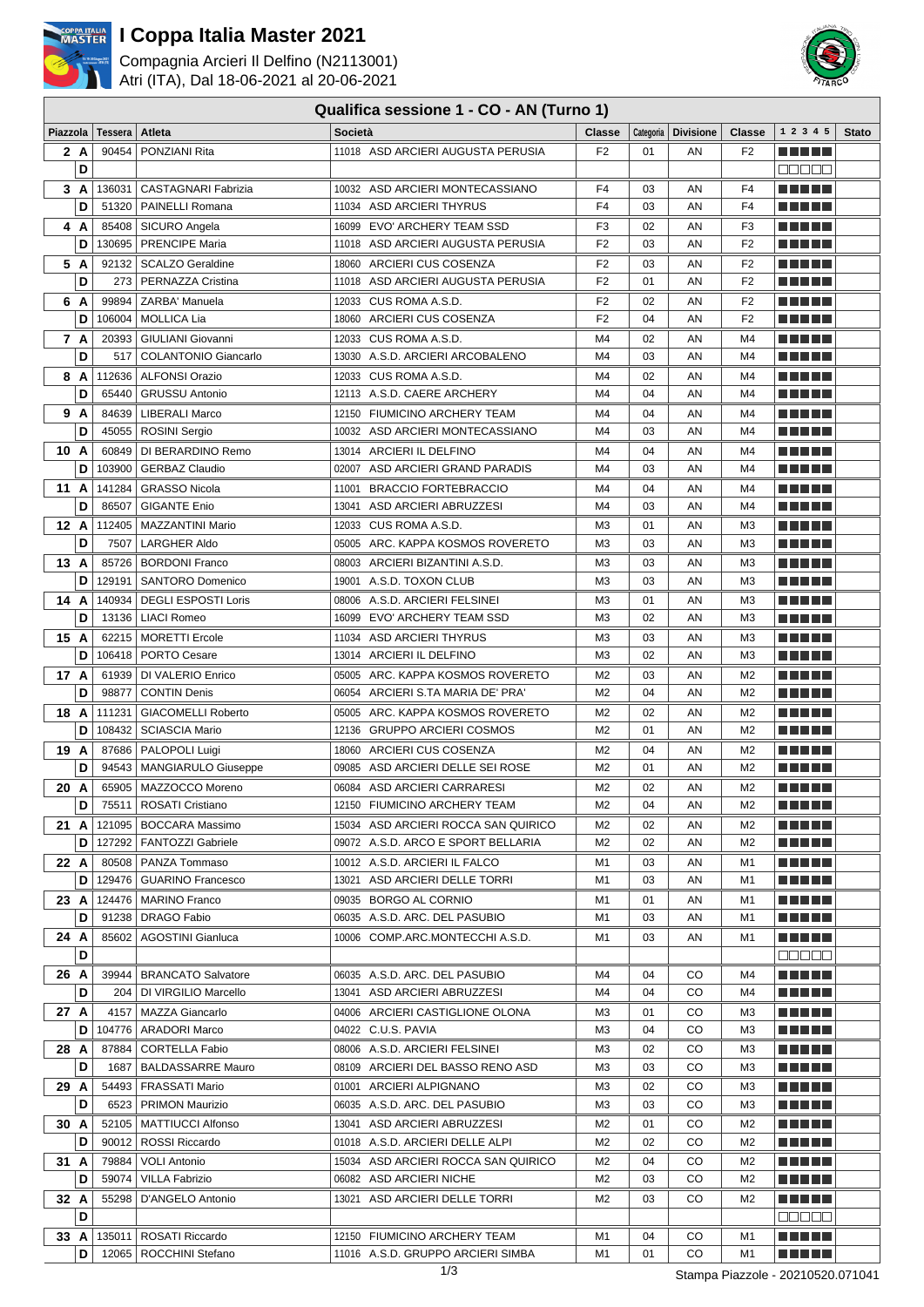

# **I Coppa Italia Master 2021**

Compagnia Arcieri Il Delfino (N2113001) Atri (ITA), Dal 18-06-2021 al 20-06-2021



| Piazzola  | Tessera        | Atleta                                   | Società                                                             | <b>Classe</b>        |           | Categoria   Divisione | <b>Classe</b>        | 1 2 3 4 5                     | <b>Stato</b> |
|-----------|----------------|------------------------------------------|---------------------------------------------------------------------|----------------------|-----------|-----------------------|----------------------|-------------------------------|--------------|
| 34 A      | 10359          | <b>PERUZZINI Franz</b>                   | 10009 A.S.D. COMP. ARCIERI PESARO                                   | M1                   | 01        | CO                    | M1                   | m minimi                      |              |
| D         |                | 430   ROTOLONE Giuseppe                  | 13021 ASD ARCIERI DELLE TORRI                                       | M1                   | 01        | CO                    | M <sub>1</sub>       |                               |              |
| 36 A      |                | 61816   BIMBI Anna                       | 01068 A.S.D. - G.A.M.                                               | F <sub>3</sub>       | 02        | CO                    | F3                   | <u> Literatur</u>             |              |
| D         | 1585           | <b>TAVELLA Marina</b>                    | 08109 ARCIERI DEL BASSO RENO ASD                                    | F <sub>3</sub>       | 04        | CO                    | F <sub>3</sub>       |                               |              |
| 37 A      | 86487          | LONGO Maria Michela                      | 20010 ARCIERI URAS                                                  | F <sub>1</sub>       | 02        | CO                    | F <sub>1</sub>       | <u> La La La</u>              |              |
| D         | 52359          | DAL COROBBO Anna                         | 06035 A.S.D. ARC. DEL PASUBIO                                       | F1                   | 01        | CO                    | F <sub>1</sub>       | <u> Literatur</u>             |              |
| 38 A      |                | 53313 CORRENTE Patrizia                  | 13041 ASD ARCIERI ABRUZZESI                                         | F <sub>2</sub>       | 01        | CO                    | F <sub>2</sub>       | a da da b                     |              |
| D         |                |                                          |                                                                     |                      |           |                       |                      | an da a                       |              |
|           |                |                                          |                                                                     |                      |           |                       |                      |                               |              |
|           |                |                                          | Qualifica sessione 2 - OL (Turno 2)                                 |                      |           |                       |                      |                               |              |
| Piazzola  | <b>Tessera</b> | <b>Atleta</b>                            | <b>Società</b>                                                      | Classe               | Categoria | <b>Divisione</b>      | <b>Classe</b>        | 1 2 3 4 5                     | <b>Stato</b> |
| 2 A       | 76718          | GIANNI NELLI Guya Maria                  | 12033 CUS ROMA A.S.D.                                               | F <sub>3</sub>       | 03        | OL                    | F3                   |                               |              |
| D         |                | 55556   DI NARDO Isabella                | 10006 COMP.ARC.MONTECCHI A.S.D.                                     | F <sub>3</sub>       | 02        | OL                    | F <sub>3</sub>       | .                             |              |
| 3A        | 103901         | <b>REY Bruna</b>                         | 02007 ASD ARCIERI GRAND PARADIS                                     | F3                   | 01        | OL                    | F3                   |                               |              |
| D         | 60845          | POLASTRI Annunciata                      | 04017 AGM                                                           | F <sub>4</sub>       | 03        | OL                    | F <sub>4</sub>       |                               |              |
| 4 A       | 121600         | <b>QUAGLIARINI Laura</b>                 | 12004 ARCIERI ROMANI ASD                                            | F <sub>2</sub>       | 02        | OL                    | F <sub>2</sub>       | n Album                       |              |
| D         | 123788         | <b>PARISE Brunella</b>                   | 18062 ASD BLACK ARCHERY CLUB                                        | F <sub>2</sub>       | 04        | OL                    | F <sub>2</sub>       |                               |              |
| 5 A       | 114354         | MOLINARI Marzia                          | 12004 ARCIERI ROMANI ASD                                            | F <sub>2</sub>       | 02        | OL                    | F <sub>2</sub>       |                               |              |
| D         |                | 5180   MENTO Simona                      | 19001 A.S.D. TOXON CLUB                                             | F <sub>2</sub>       | 01        | OL                    | F <sub>2</sub>       |                               |              |
| 6 A       | 9018           | NICOLA Patrizia                          | 01060 A.S.D. ARC. PREALPI BIELLESI                                  | F <sub>2</sub>       | 03        | OL                    | F <sub>2</sub>       |                               |              |
| D         | 90454          | PONZIANI Rita                            | 11018 ASD ARCIERI AUGUSTA PERUSIA                                   | F <sub>2</sub>       | 01        | OL                    | F <sub>2</sub>       | ma mata                       |              |
| 8 A       | 137631         | PIVARO Sara                              | 01011 A.S.D.COMP.ARC.BIELLA                                         | F1                   | 03        | OL                    | F <sub>1</sub>       |                               |              |
| D         | 118859         | RISMONDO Laura                           | 12004 ARCIERI ROMANI ASD                                            | F <sub>1</sub>       | 02        | OL                    | F <sub>1</sub>       |                               |              |
| 9 A       | 44577          | ZULLO Maria Maddalena                    | 16079 ASD ARCIERI LIBERI                                            | F1                   | 01        | OL                    | F1                   |                               |              |
| D         | 106054         | TIZIANI Michela                          | 06009 ARCIERI ROVIGO                                                | F <sub>1</sub>       | 03        | OL                    | F <sub>1</sub>       |                               |              |
| 11 A      | 7452           | <b>BISACCHI Sergio</b>                   | 08078 ASD CASTENASO A.T.                                            | M4                   | 03        | OL                    | M4                   |                               |              |
| D         | 135350         | <b>MASA Roberto</b>                      | 04040 ARCIERI DELLA FRANCESCA                                       | M4                   | 03        | OL                    | M4                   |                               |              |
| 12 A      | 133324         | FURFARI Andrea                           | 01018 A.S.D. ARCIERI DELLE ALPI                                     | M4                   | 03        | OL                    | M4                   |                               |              |
| D         | 60846          | CAGNAZZI Alberto                         | 04017 AGM                                                           | M <sub>4</sub>       | 02        | OL                    | M4                   | n Album                       |              |
| 13 A      |                |                                          | 04027 A.S.D.ARCIERI GONZAGA                                         | M4                   | 01        | OL                    | M4                   |                               |              |
| D         | 5214           | 3748   FREDDI Augusto<br>MARESCA Alfredo | 19018 ARCIERI CATANIA                                               | M4                   | 01        | OL                    | M4                   | m in Film                     |              |
|           |                |                                          |                                                                     |                      |           |                       |                      |                               |              |
| 14 A<br>D |                | 2015   FABI Franco<br>FRIGERI Adriano    | 12016 ASD ARCIERI TORREVECCHIA<br>08032 A.S.D. YPSILON ARCO CLUB    | M4<br>M4             | 03<br>02  | OL<br>OL              | M4<br>M4             | ma mata                       |              |
|           | 1154           |                                          |                                                                     |                      |           |                       |                      | n Ali Vie                     |              |
| 15 A<br>D |                | 72915   LODOLA Pierangelo                | 04029 ARCIERI D.L.F. VOGHERA                                        | M4                   | 03        | OL                    | M4                   | ma mata                       |              |
|           | 9017           | MACCALLI Mauro                           | 01060 A.S.D. ARC. PREALPI BIELLESI                                  | M4                   | 02        | OL                    | M4                   |                               |              |
| 17 A<br>D |                | 14700 ZACCAGNINI Tonino                  | 12122 A.S.D.ARCO CLUB PONTINO                                       | M3<br>M <sub>3</sub> | 01<br>02  | OL                    | M3                   | <u> El Bratalho de la </u>    |              |
|           |                | 61819   GIRAUDO Flavio                   | 01068 A.S.D. - G.A.M.                                               |                      |           | OL                    | M3                   | <u> El El El E</u>            |              |
| 18 A<br>D | 15891<br>10805 | PERROTTA Claudio                         | 13029 ASD ARCIERI PELIGNI                                           | MЗ<br>M3             | 02<br>03  | OL                    | MЗ<br>M3             | <u> La La La</u>              |              |
|           |                | <b>PADELLA Elio</b>                      | 10006 COMP.ARC.MONTECCHI A.S.D.                                     |                      |           | OL                    |                      | <u> Literatur</u>             |              |
| 19 A      | 1101           | <b>PEDE Mario</b>                        | 08063 A.S.D.COMP.ARC.DEI GRAFFITI                                   | M3                   | 04        | OL                    | M3                   | a da da d                     |              |
| D         | 121883         | <b>MIRAGLIA Giuseppe</b>                 | 06009 ARCIERI ROVIGO                                                | M <sub>3</sub>       | 04        | OL                    | MЗ                   | <u> El Bratalho de la </u>    |              |
| 20 A      | 14256          | <b>BONAVITA Sergio</b>                   | 18062 ASD BLACK ARCHERY CLUB<br>12109 ARCO CLUB APPIA ANTICA A.S.D. | M <sub>3</sub>       | 03<br>01  | OL                    | M3<br>M <sub>3</sub> | a da da d                     |              |
| D         | 2334           | <b>MANNU Roberto</b>                     |                                                                     | M <sub>3</sub>       |           | OL                    |                      | <u> El Bratalho de la </u>    |              |
| 21 A      | 47837          | <b>ZAPPAROLI Marco</b>                   | 04098 ARC. LA SORGENTE                                              | M <sub>3</sub>       | 04        | OL                    | M3                   | M M M M M                     |              |
| D         |                | 131746   PUPILLO Giovanni                | 19001 A.S.D. TOXON CLUB                                             | M <sub>3</sub>       | 04        | OL                    | M3                   | <u> Literatur</u>             |              |
| 22 A      |                | 17046   MORETTA Luigi                    | 04137 A.S.D. ARCIERI MINERVA                                        | M3                   | 03        | OL                    | M3                   | a da da b                     |              |
| D         |                |                                          |                                                                     |                      |           |                       |                      | 00000                         |              |
| 23 A      |                | 30356   RIPA Giovanni                    | 12016 ASD ARCIERI TORREVECCHIA                                      | M2                   | 03        | OL                    | M <sub>2</sub>       | ME NE L                       |              |
| D         | 115271         | <b>CORNACCHIA Valter</b>                 | 13041<br>ASD ARCIERI ABRUZZESI                                      | M <sub>2</sub>       | 02        | OL                    | M <sub>2</sub>       | <u> El Bratalho de la </u>    |              |
| 24 A      | 2535           | <b>QUATTROCCHI Edoardo</b>               | 12016 ASD ARCIERI TORREVECCHIA                                      | M <sub>2</sub>       | 02        | OL                    | M <sub>2</sub>       | ME NE S                       |              |
| D         | 96308          | <b>FUCCI Vincenzo</b>                    | 04169 ARCIERI CERTOSA DI PAVIA                                      | M <sub>2</sub>       | 03        | OL                    | M <sub>2</sub>       | <u> El Bratalho de la </u>    |              |
| 25 A      | 7485           | LODI Pierluigi                           | 08078 ASD CASTENASO A.T.                                            | M <sub>2</sub>       | 03        | OL                    | M <sub>2</sub>       | <u> El Bratalho de la </u>    |              |
| D         | 14578          | <b>PARIS Tito</b>                        | 12167 G.S. FIAMME AZZURRE (08078 ASD CASTENASO A. T.)               | M <sub>2</sub>       | 04        | OL                    | M <sub>2</sub>       | a da da d                     |              |
| 26 A      | 12795          | <b>VINCENZI Augusto</b>                  | A.S.D. ARCO SPORT ROMA<br>12011                                     | M <sub>2</sub>       | 04        | OL                    | M <sub>2</sub>       | <u> El Bibliotto de la Ba</u> |              |
| D         | 678            | <b>COACCI Tonino</b>                     | 10006 COMP.ARC.MONTECCHI A.S.D.                                     | M <sub>2</sub>       | 03        | OL                    | M <sub>2</sub>       | a da da d                     |              |
| 27 A      |                | 75160   MINATI Augusto                   | 06004 ARCIERI ROMANO D'EZZELINO                                     | M <sub>2</sub>       | 02        | OL                    | M <sub>2</sub>       | <u> El Bibliotto de la Ba</u> |              |
| D         | 139234         | PICCIOTTO Letterio                       | 19001 A.S.D. TOXON CLUB                                             | M <sub>2</sub>       | 04        | OL                    | M <sub>2</sub>       | <u>BEBEL</u>                  |              |
| 28 A      |                | 135638   LALIA MORRA Federico            | 12150 FIUMICINO ARCHERY TEAM                                        | M <sub>2</sub>       | 04        | OL                    | M <sub>2</sub>       | a da da b                     |              |
|           |                | D   117714   DALLA FONTANA Piercarlo     | 06077 ASD ARCIERI RIO                                               | M2                   | 03        | OL                    | M <sub>2</sub>       | a da da d                     |              |

**Qualifica sessione 1 - CO - AN (Turno 1)**